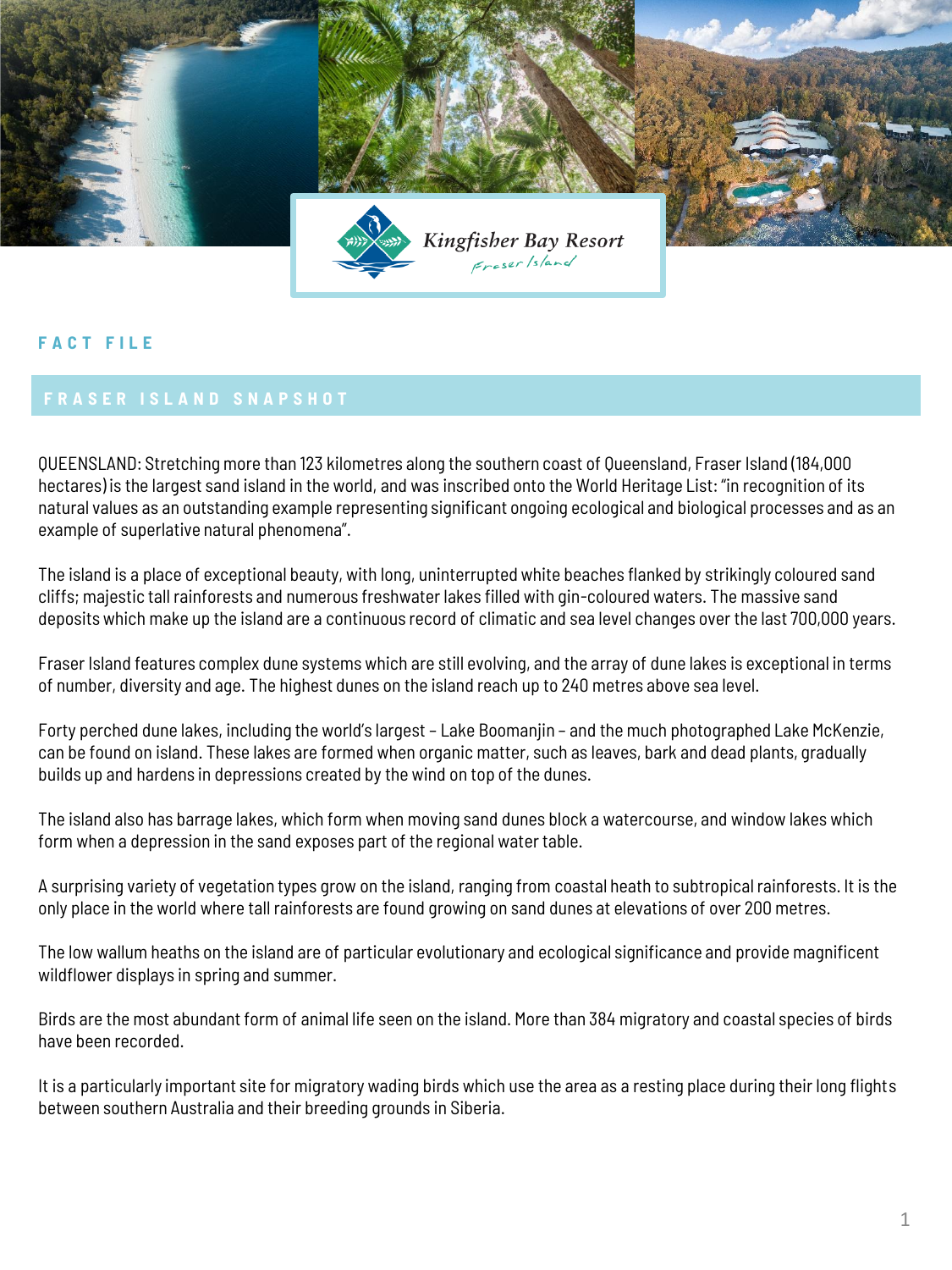

Few mammal species are present on the island. The most common are bats, particularly flying foxes. The dingo population on the island is regarded as the most pure strain of dingoes remaining in eastern Australia.

The lakes on Fraser Island provide poor habitats for fish and other aquatic species because of the purity, acidity and low nutrient levels of the water. The appropriately named Acid Frog species have adapted to tolerate the acidic condition characteristic of the lakes and swamps on Fraser Island.

Since Fraser Island was World Heritage-listed, a complex system of peat swamps, generally known as patterned fens, has been identified along the western coast. These patterned fens occur almost at sea level and in places merge with mangrove areas near the sea.

Fraser Island has string fens found elsewhere as well as what is believed to be the only Reticulated (leopard) Patterned Fens in the world. Both are found side-by-side near Moon Point.

Other areas which have these leopard patterns are bogs not fens. (A bog is self growing in its own water supply and a fen has water flowing through from one side to the other).

Other patterned fens in the world are found in high altitudes and latitudes (Scotland, Siberia, Scandinavia, Canada and alpine regions of New Zealand) and were thought to have been formed by snow and ice.

This theory has been blown out the water by the discovery of patterned fens on Fraser Island. These patterned fens could be some of the oldest in the world, possibly 6,000 years old. They are found near Wathumba, Bogimbah and Wanggoolba Creeks, Ungowa and Moon Point.

A research programme to categorise and classify the fens of Fraser Island is being put in place by the Commonwealth World Heritage Unit, the Queensland Department of Environment and Heritage, the Australian Marine Conservation Society, the Queensland Museum and the International Mire Conservation Group.

Called K'gari by its traditional owners, the island shows evidence of Indigenous occupation of at least 5,000 years, although it is possible that further archaeological work may reveal evidence of earlier occupation (with some reports estimated up to 20,000 years).

Early European reports indicate that Fraser Island was heavily populated by Indigenous people, but subsequent research suggests that there was a small permanent population of 400-600 which swelled seasonally to perhaps 2,000-3,000 in the winter months, when seafood resources were particularly abundant.